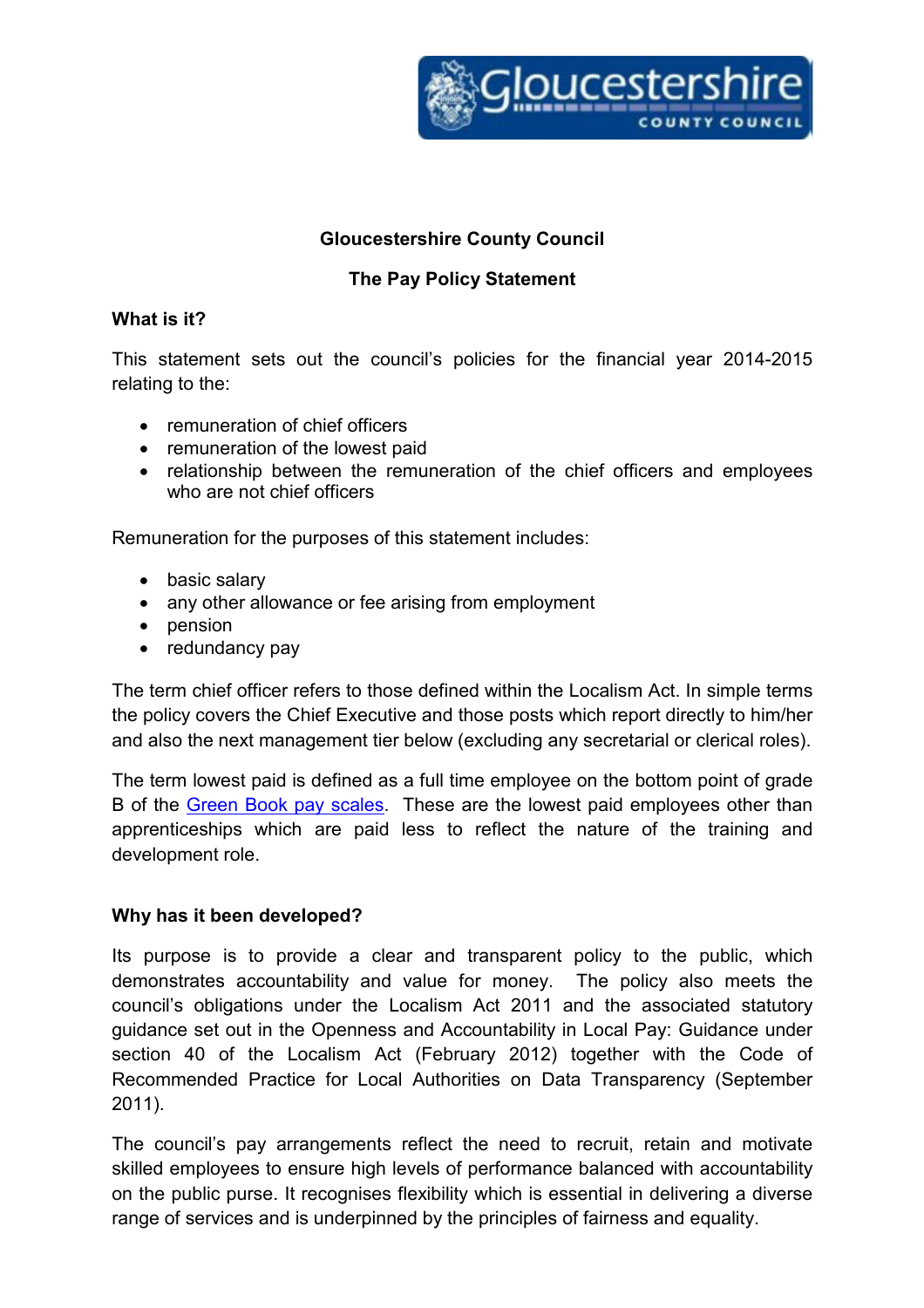### Who does it apply to?

The pay policy statement applies to both the lowest and the highest paid, excluding those employed in schools.

In many cases the pay arrangements are the same for all employees.

## About the Council

The council is a large and complex organisation which is accountable for the provision of a wide range of key services to a population of in excess of 600,000.

These services range from the maintenance of over 3,300 miles of roads; managing the disposal of over 280,000 tonnes of waste; the provision of the county's registration and coroner's services; ensuring that the community are protected from illegal trading practices; planning for emergencies like the 2007 floods; and the provision of services for the most vulnerable children and adults in our communities. The council is also responsible for providing the Fire and Rescue Service and takes a leading role to promote a thriving economy through supporting economic regeneration. All these demands need to be balanced against a very tight resource base.

The nature of these services requires some of the management team to have a statutory role making them individually accountable in law for the services they provide. This includes the Chief Fire Officer and two directors who are accountable for safeguarding vulnerable adults and children.

The complexity and diversity of these services requires the senior management team to make judgements across a wide range of professional disciplines; work with key partners including government departments and local partners in health and the police; and manage considerable resources.

The senior management team is accountable for delivering these services within a gross budget of £773.9m, through a staff complement of 3,689 (including the Fire and Rescue Service) in addition to employing circa 6,000 in the county's maintained schools.

It is essential for the maintenance of public services that councils and other public bodies can attract talented people into leadership roles, although this must be balanced with the prudent use of public funds. This was recognised in the government report written by Will Hutton and published in 2011 in which he concluded that there are significant differences between the salaries of chief executives and senior managers in councils, compared to private sector businesses. The summary from his report is published below;

 "A comparison based on budget and turnover shows that executives in the private sector are consistently paid more, even where public sector executives are responsible for very large organisations. CEOs of companies with a turnover of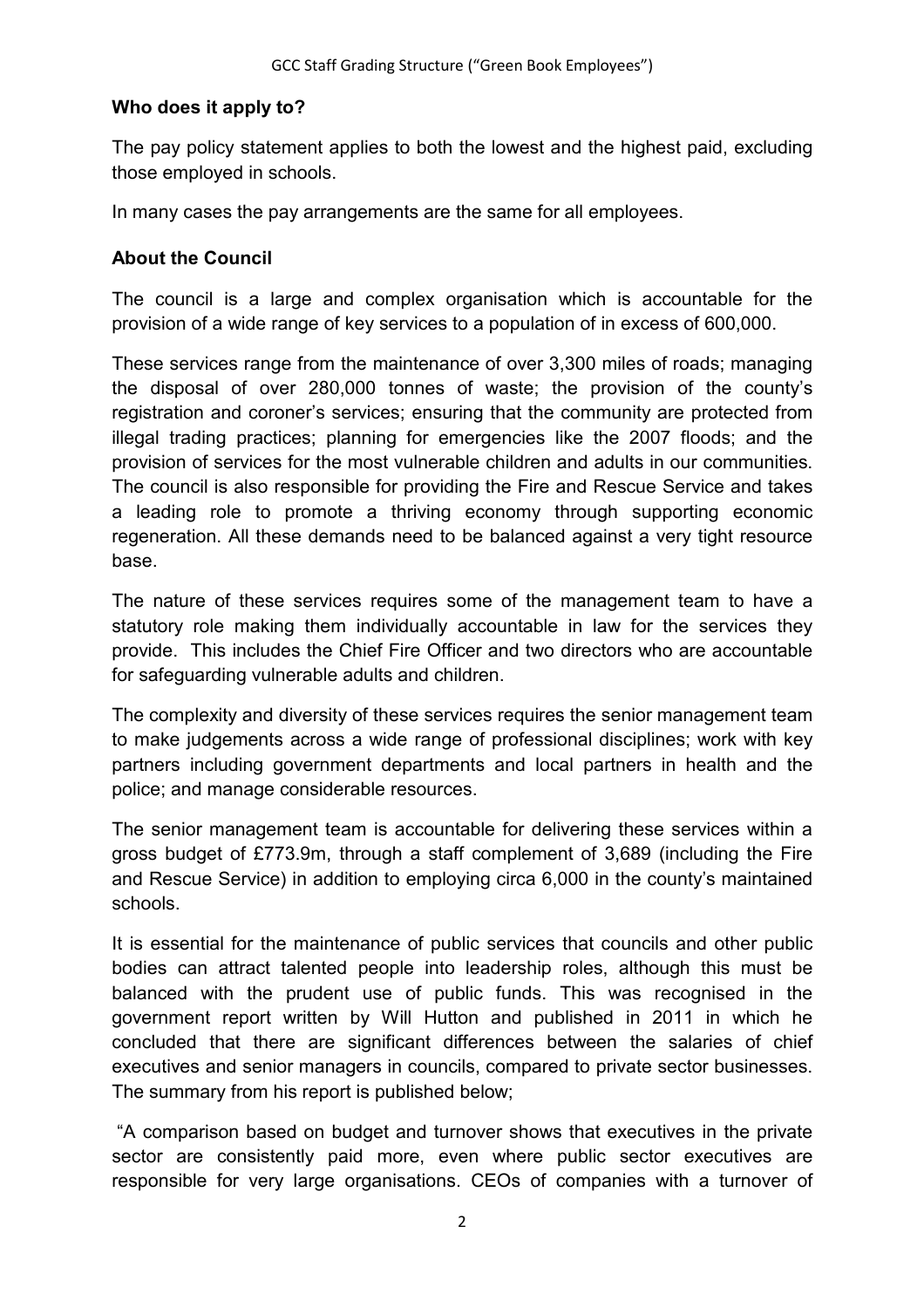between £101and £300 million earn more than twice their public sector counterparts, and the gap rises as turnover rises. The permanent secretary at the Home Office earned between £192,000 – £197,000 in 2009-2010, managing a turnover of £10 billion. Anyone running a private sector operation of that size is on a median package of £2.5 million. Unpublished PwC analysis found that total remuneration (again including pensions) for local authority chief executives was just 51 per cent of that for comparable private sector roles."

### Policy Statement

### Job evaluation

1. The job evaluation (JE) process is applied to all jobs in the council unless the salary is set nationally, for example, Fire Fighters), including both the highest and lowest paid. JE is the process by which organisations evaluate job size. The biggest and therefore most highly paid job at the top and the smallest, lowest paid at the bottom. The council is committed to fairly determining pay in accordance with the equal pay legislation (now contained in the Equality Act 2010) and the local government 'single status' agreement 1997. The council applies nationally recognised job evaluation schemes, which were introduced in 2003 in consultation and agreement with our recognised trade unions.

## Grades and salary bands

- 2. Once a job has been evaluated, the score will determine the pay grade or band that will apply to the post.
- 3. The pay scale that applies to chief officers is called Executive Reward Bands. There are also two chief officer posts which are on a spot salary as follows:
	- The Chief Executive
	- The Chief Fire Officer, whose post is also a director with responsibility for a number of direct services
- 4. As well as using JE, the council determines and approves spot salaries and chief officer salary bands through a number of agreed processes. Firstly, consideration is given to any advice within the national terms and conditions, for the relevant group of employees, on the types of factors that should be taken into consideration when deciding salaries. These include the:
	- Joint Negotiating Committee for Chief Executives national Salary Framework and Conditions of Service Handbook
	- Joint Negotiating Committee for Chief Officers Constitution of Conditions of Service Salaries
	- National Joint Council for Local Government Services ('Green Book') conditions of service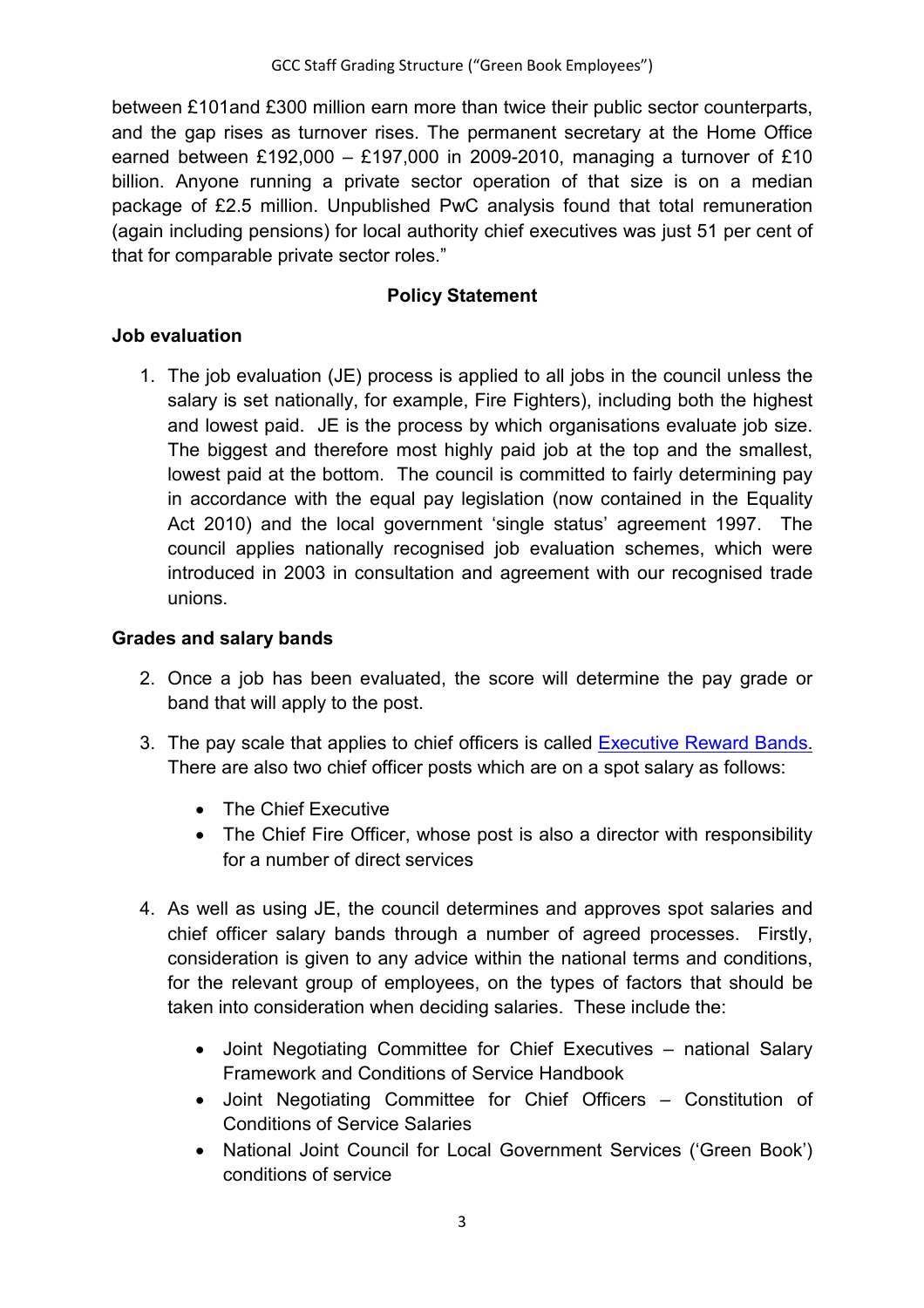GCC Staff Grading Structure ("Green Book Employees")

- National Joint Council for Brigade Managers of Fire and Rescue Services, Constitution and scheme of conditions of service (5th edition) ('Gold Book')
- 5. Changes to pay scales are developed in consultation with the relevant recognised trade unions and final approval is either:
	- The responsibility of the council's Appointments Committee for senior manager pay, ensuring that those members who have been elected by the community of Gloucestershire are able to scrutinise, challenge and approve the pay and remuneration of the council's senior managers. (Full details of the council's Appointments Committee are set out in the council's constitution). The following jobs currently attract a salary of £100,000 or over:
		- i. The Chief Executive
		- ii. The Strategic Finance Officer and Section 151 Officer
		- iii. The Director of Commissioning: Children's Services and the Statutory Director of Children's Services
		- iv. The Director of Commissioning and the Statutory Director of Adult Social Care
		- v. Chief Fire Officer
		- vi. The Chief Operating Officer
	- For other employees, where the pay scales are not defined nationally, approval lies with the council's senior management.
	- Any future changes to salary scales for Chief Officers will be submitted to Full Council as an amendment to this Policy Statement.

### Remuneration on recruitment

- 6. The same recruitment policies apply to all employees regardless of grade, including both the most senior officers and the lower paid, who take up a new appointment with the council.
- 7. Where there are difficulties in recruiting and it is shown the council are paying below the market rate for the job, a market rate supplement (MRS) may be paid.
- 8. The amount of the MRS is based on market rate data and is reviewed annually. The MRS is removed or adjusted when market data shows that it is appropriate to do so or otherwise at the council's discretion. In the case of certain senior chief officers the MRS would be agreed by Appointments Committee and for all other employees it must be agreed by the Head of Paid Service.
- 9. Candidates are normally appointed on the minimum salary point of the grade for the post.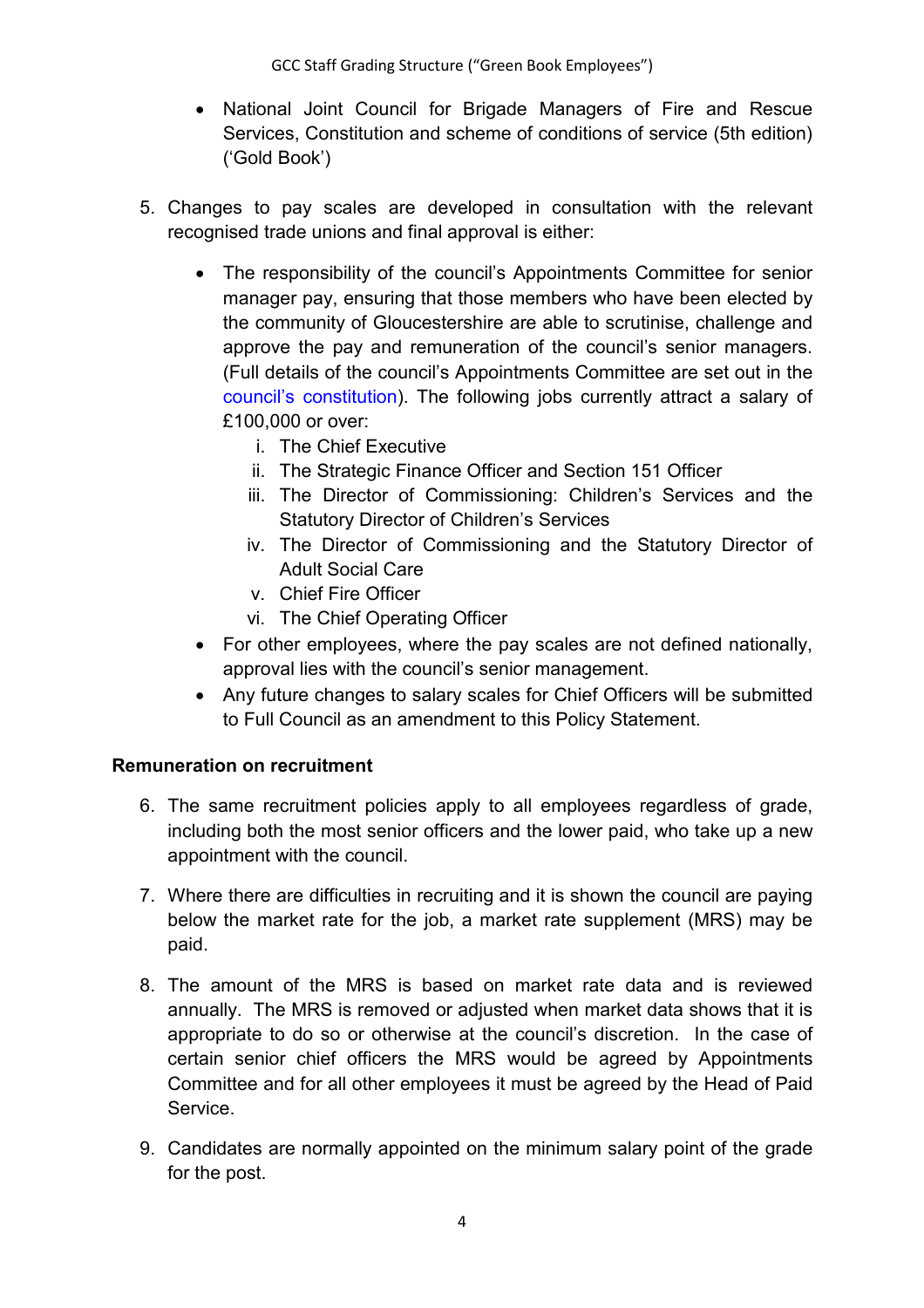- 10. If a candidate is already being paid above the minimum point of the post they are applying for, the appointment may in some circumstances be on the next increment above their current salary, subject to the maximum of the grade.
- 11. The appointment of the Chief Executive and his/her direct reports, including any senior post which holds a statutory role, is undertaken by the Appointments Committee. Appointments to these roles are made within the approved salary range. Appointment of the Chief Executive is subject to the approval of full council.
- 12. Where it is necessary for a newly appointed employee to relocate in order to take up an appointment the council may, in exceptional circumstances, make a contribution towards the reimbursement of relocation expenses.
- 13. The council will only make interim appointments in exceptional circumstances, subject to an approved business case.
- 14. The Council is conscious of the need to secure value for money in the arrangements for all appointments, including the need to ensure any individual is not inappropriately enabled to achieve a more favourable position in respect of their tax arrangements ('tax avoidance') than might otherwise apply. The Council will have proper regard to this principle in determining the form of contract most appropriate to the particular circumstances of the engagement.

### Increases and additions to remuneration

- 15. The council's policy is to apply any nationally negotiated pay awards to employees at all levels of the council.
- 16. The council has removed the right to automatic salary progression for chief officers on the Executive Reward Bands. Incremental progression through the band is based on performance measured over a 12 month period. Increments are paid on 1<sup>st</sup> April each year subject to the performance review, and a minimum of six months service in post at that time. There is no provision for payment of an increment at any other time or in any other circumstances.
- 17. For employees on the Green Book pay scales, increments are awarded up to the maximum of the grade subject to the employee meeting the requirements of the job. Increments are paid on the  $1<sup>st</sup>$  April each year, or six months after the start date (if starting date is between October and April) and there is no provision for the payment of an increment at any other time or in any other circumstances.

### The use of bonuses

18. The council does not offer a bonus scheme.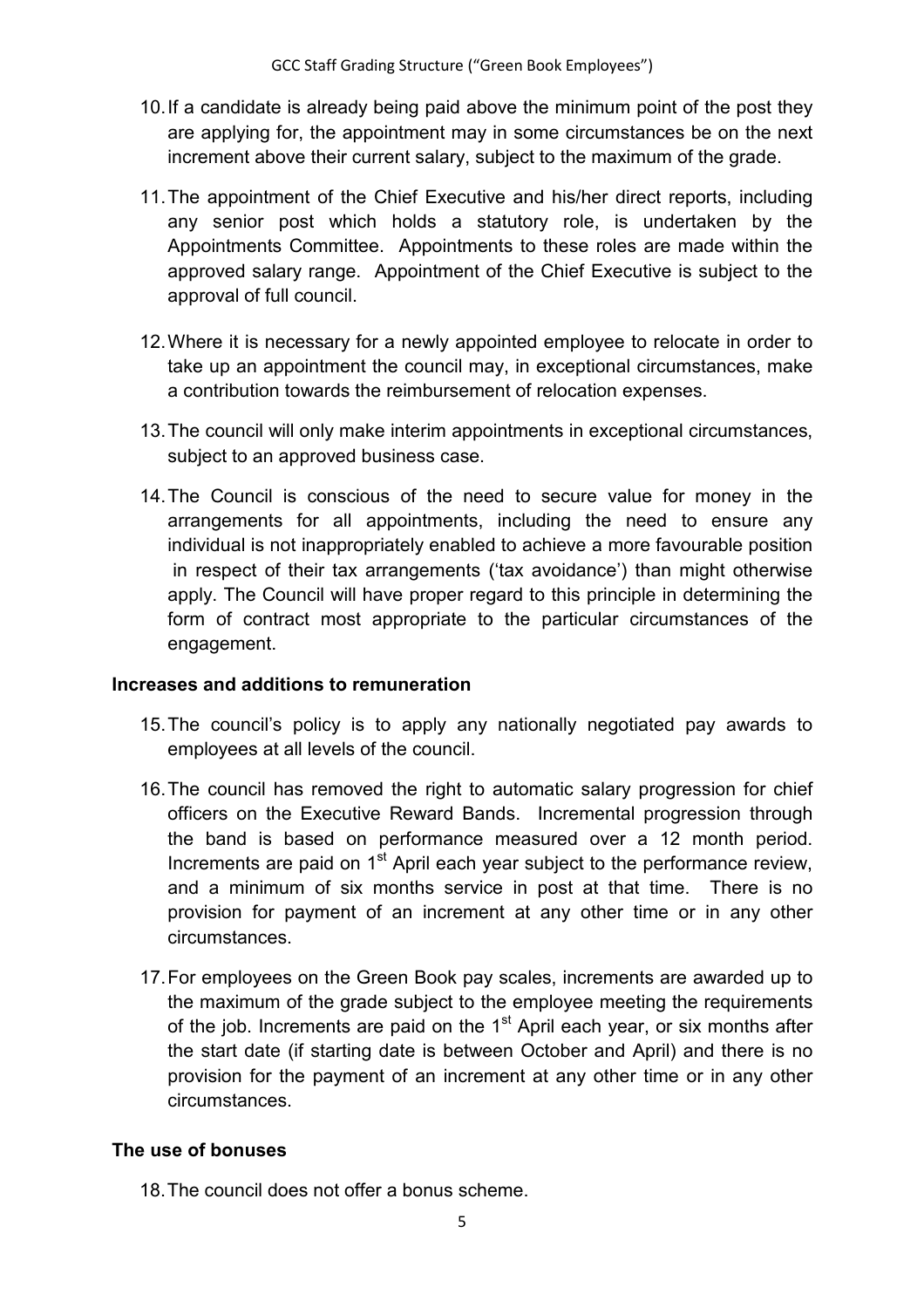## Payment on ceasing to be employed by the council

- 19. Redundancy The council operates the same redundancy policy for all staff, including chief officers and the lowest paid. The payment mirrors the statutory redundancy table but provides a multiplier of 1.75 and is paid on actual weekly pay. The discretionary application of a multiplier is permitted under the Local Government (Early Termination of Employment) (Discretionary Compensation) (England and Wales) Regulations 2006 (as amended) (LG Regulations 2006).
- 20. The Appointments Committee makes the decision to terminate the contract of those Chief Officers who report directly to the Chief Executive and will, when giving their approval, apply the council's policy as set out in 19 above.
- 21. The council will only make a payment in respect of pension in line with the relevant pension scheme regulations and its Pension Policy Statement which applies to all those staff who are scheme members, irrespective of grade. For those posts that fall within the remit of the Fire Fighters' Pension Scheme, redundancy pay is calculated using the statutory redundancy scheme but based on actual weeks' pay, rather than the statutory minimum. This group fall outside the LG Regulations 2006 as detailed above and therefore the council does not have the discretion to consider enhancing the redundancy payment further.
- 22. Any payments made in respect of early retirement for fire fighters will be as per the provisions of the Fire Fighters Pension Scheme(s)

### 23. Re-engagement

24. The council does not re-engage ex employees who have left with a redundancy or pension payment, for at least two years, unless in exceptional circumstances e.g. where an employee may have retrained in an area of skills shortage. A business case is required before a final decision is made and where any regulations on abatement of pension apply, they would be enforced. The same policy applies to all employees.

### Any other allowances arising from employment

The following allowances apply to all employees, with the exception of teachers and fire fighters.

## Payment for acting up or additional duties

25. Those employees in senior management roles are expected to be flexible in managing changing requirements. Therefore honoraria would only be paid in exceptional circumstances at senior officer level.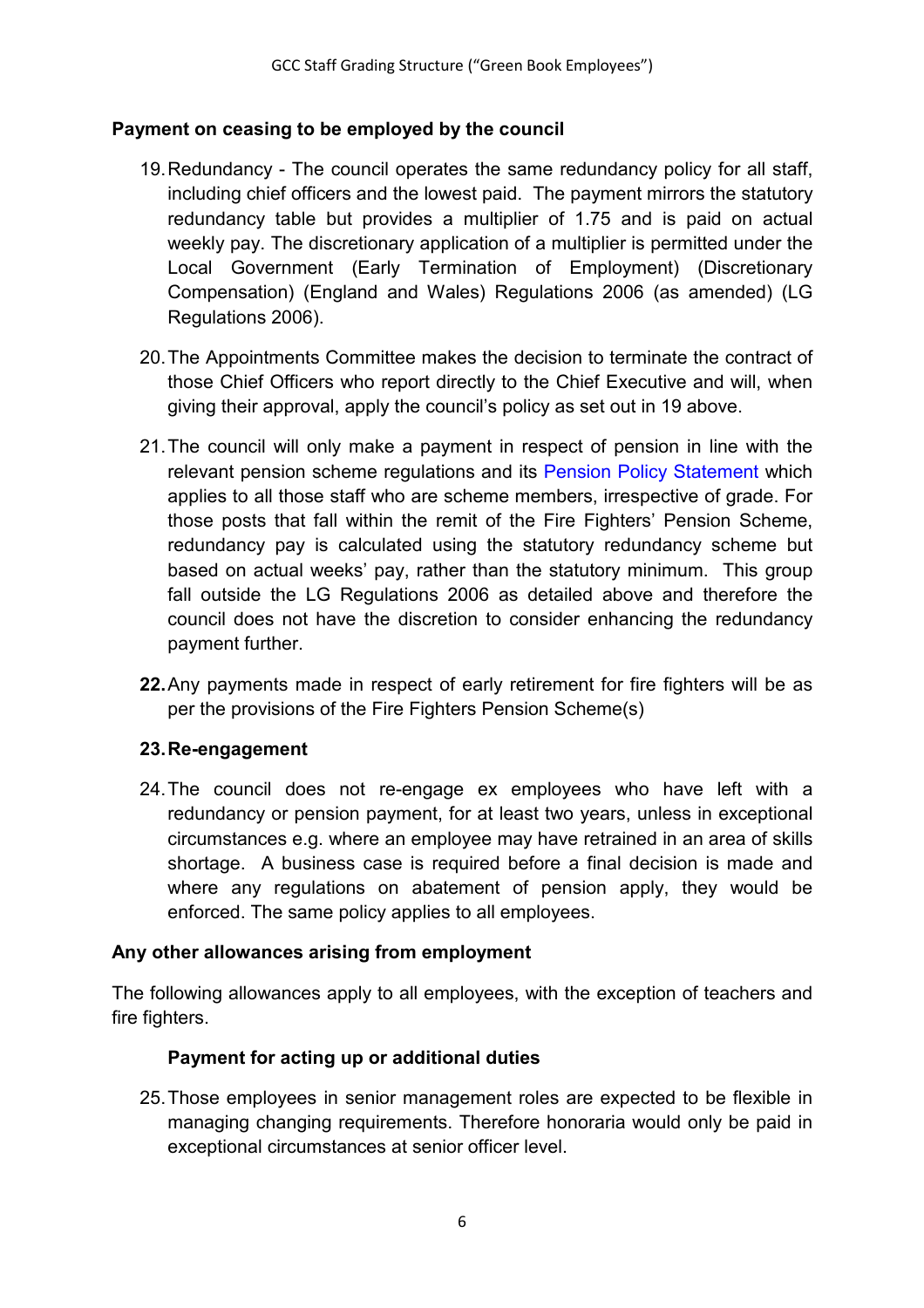26. In limited situations where when an employee may be required to complete work of a higher graded post or undertake duties outside the scope of their role, the council may consider a payment consistent with JE principles. Payments are subject to review and are only for limited periods.

### Unsocial hours payments

- 27. The council does not have a policy to make unsocial hours payments to chief officers.
- 28. For other employees, the council recognises that certain roles and services require employees to work unsocial hours, or be available to work and therefore on standby. In these circumstances the council has a policy to provide additional payments or time off in lieu.

## Recruitment and retention allowances

29. Whilst the council does not currently apply any recruitment or retention allowances it has the scope to locally agree such payments if necessary. The Appointments Committee would agree any such payments for chief officers and for all other employees the decision would be made by Head of Paid Service.

## Car and motor cycle allowances

30. Reimbursement of approved business mileage is in accordance with the Council's mileage rates. These rates, which mirror the HMRC mileage allowance payments, are reviewed annually.

## Election duties

31. Returning Officer Payment – The council is obliged to appoint a county returning officer who has specific duties in relation to council elections. A payment is made in relation to this role, which is reviewed every four years, in line with the council election period.

## Additional payments for fire officer posts

32. Any additional payments made to fire officer posts are in line with the National Joint Council for Local Authorities Fire and Rescue Services (known as the 'Grey Book') and the National Joint Council for Brigade Managers of Local Authorities Fire and Rescue Services (known as the 'Gold Book').

## The relationship between the remuneration of chief officers and employees who are not chief officers

33. The council does not have a policy on pay multiples but recognises that the Hutton Review of Fair Pay in the Public Sector recommends a maximum ratio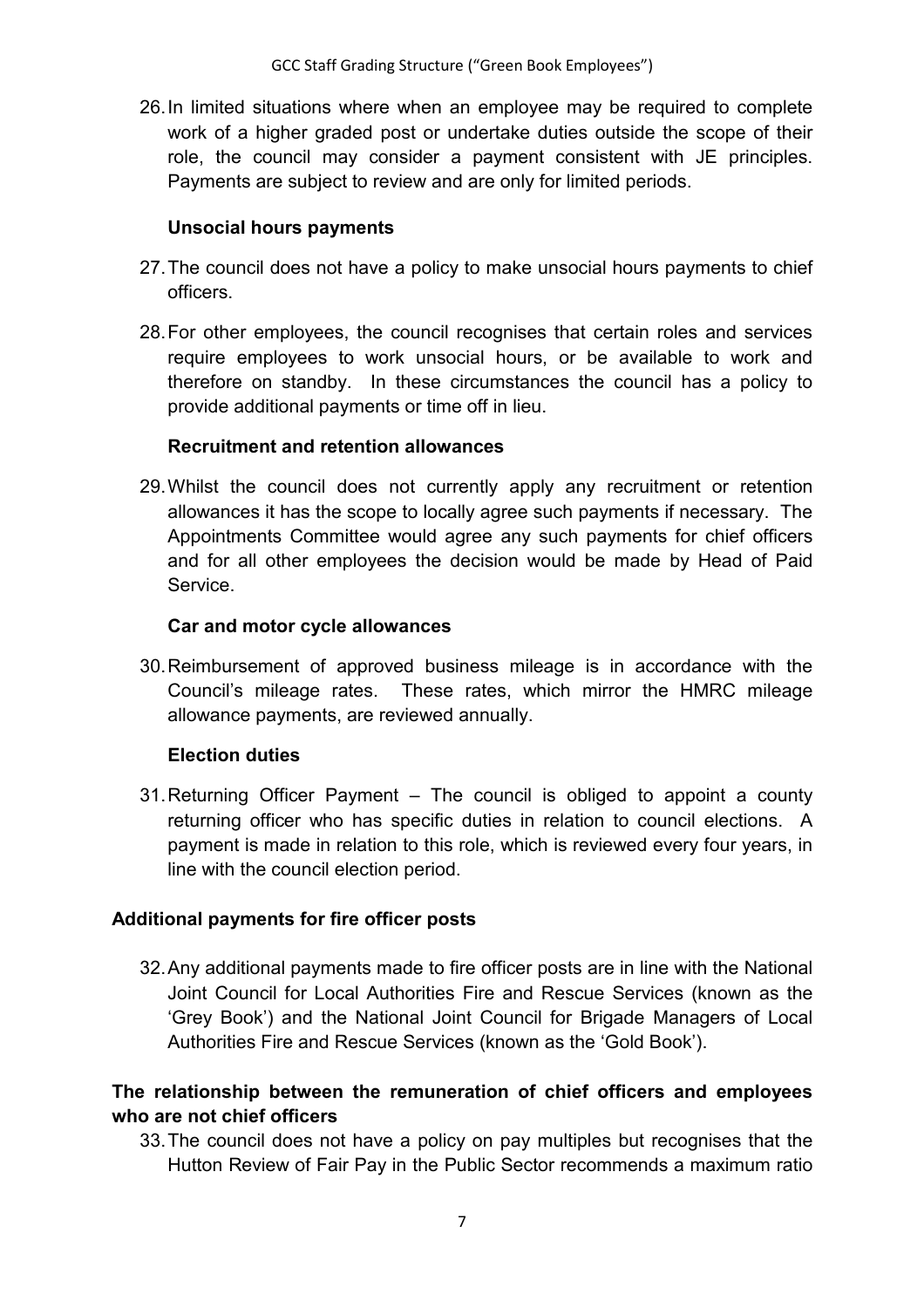of the highest remunerated post compared with the lowest remunerated post of 1:20.

34. In accordance with national guidance, the council uses the principle of pay multiples to give a wider understanding of the relationship between its highest and lowest paid. These multiples can be found here

#### Policy review

- 35. This policy will be reviewed no later than 31<sup>st</sup> March 2015 and thereafter on an annual basis.
- 36. The council may amend the policy at any time with full council approval. The revised version will be published on the website.

## Publication of and access to information relating to the remuneration of chief officers

- 37. Further information is available in the following documents on the council's website:
- Statement of Accounts
- Pension Policy Statement
- Pay multiples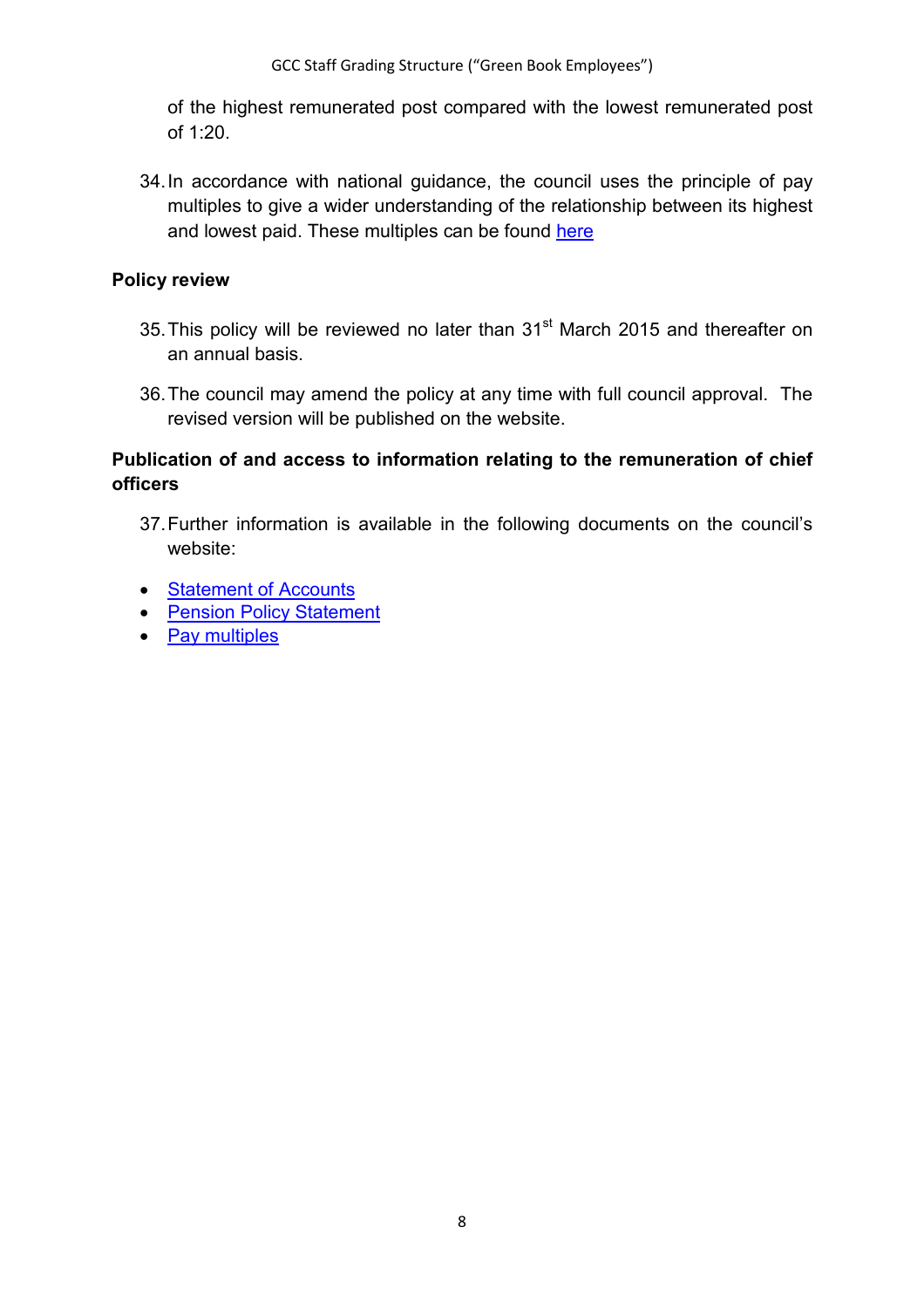| <b>SCP</b>              | 1 Apr 09           | 1 Apr 13           |         |             |           |              |            |       |       |            |              |                                                               |          |
|-------------------------|--------------------|--------------------|---------|-------------|-----------|--------------|------------|-------|-------|------------|--------------|---------------------------------------------------------------|----------|
| 5                       | £12,312            | £12,435            | B       |             |           |              |            |       |       |            |              |                                                               |          |
| 6                       | £12,489            | £12,614            | SCP     |             |           |              |            |       |       |            |              |                                                               |          |
| $\overline{\mathbf{z}}$ | £12,787            | £12,915            | $5 - 7$ | $\mathsf C$ |           |              |            |       |       |            |              | These pay scales reflect the last negotiated pay award by the |          |
| 8                       | £13,189            | £13,321            |         | <b>SCP</b>  |           |              |            |       |       |            |              | National Joint Council for Local Government Services which    |          |
| 9                       | £13,589            | £13,725            |         | $7 - 11$    |           |              |            |       |       |            |              |                                                               |          |
| 10                      | £13,874            | £14,013            |         |             |           | was in 2013. |            |       |       |            |              |                                                               |          |
| 11                      | £14,733            | £14,880            |         |             |           |              |            |       |       |            |              |                                                               |          |
| ${\bf 12}$              | £15,039            | £15,189            |         |             | D         |              |            |       |       |            |              |                                                               |          |
| 13                      | £15,444            | £15,598            |         |             | SCP       | E            |            |       |       |            |              |                                                               |          |
| 14                      | £15,725            | £15,882            |         |             | $11 - 17$ | SCP          |            |       |       |            |              |                                                               |          |
| 15                      | £16,054            | £16,215            |         |             |           | 13-19        |            |       |       |            |              |                                                               |          |
| 16                      | £16,440            | £16,604            |         |             |           |              |            |       |       |            |              |                                                               |          |
| 17                      | £16,830            | £16,998            |         |             |           |              | F          |       |       |            |              |                                                               |          |
| 18                      | £17,161            | £17,333            |         |             |           |              | <b>SCP</b> |       |       |            |              |                                                               |          |
| 19                      | £17,802            | £17,980            |         |             |           |              | $17 - 22$  |       |       |            |              |                                                               |          |
| 20                      | £18,453            | £18,638            |         |             |           |              |            | G     |       |            |              |                                                               |          |
| 21                      | £19,126            | £19,317            |         |             |           |              |            | SCP   |       |            |              |                                                               |          |
| 22                      | £19,621            | £19,817            |         |             |           |              |            | 19-27 |       |            |              |                                                               |          |
| 23                      | £20,198            | £20,400            |         |             |           |              |            |       |       |            |              |                                                               |          |
| 24                      | £20,858            | £21,067            |         |             |           |              |            |       |       |            |              |                                                               |          |
| 25                      | £21,519            | £21,734            |         |             |           |              |            |       | H     |            |              |                                                               |          |
| 26                      | £22,221            | £22,443            |         |             |           |              |            |       | SCP   |            |              |                                                               |          |
| 27                      | £22,958            | £23,188            |         |             |           |              |            |       | 23-31 |            |              |                                                               |          |
| 28                      | £23,708            | £23,945            |         |             |           |              |            |       |       |            |              |                                                               |          |
| 29                      | £24,646            | £24,892            |         |             |           |              |            |       |       |            |              |                                                               |          |
| 30                      | £25,472            | £25,727            |         |             |           |              |            |       |       |            |              |                                                               |          |
| 31                      | £26,276            | £26,539            |         |             |           |              |            |       |       | <b>SCP</b> |              |                                                               |          |
| 32                      | £27,052            | £27,323            |         |             |           |              |            |       |       | 28-36      |              |                                                               |          |
| 33                      | £27,849            | £28,127            |         |             |           |              |            |       |       |            |              |                                                               |          |
| 34                      | £28,636            | £28,922            |         |             |           |              |            |       |       |            |              |                                                               |          |
| 35                      | £29,236            | £29,528            |         |             |           |              |            |       |       |            |              |                                                               |          |
| 36                      | £30,011            | £30,311            |         |             |           |              |            |       |       |            |              |                                                               |          |
| 37                      | £30,851            | £31,160            |         |             |           |              |            |       |       |            | SCP<br>34-42 |                                                               |          |
| 38                      | £31,754            | £32,072            |         |             |           |              |            |       |       |            |              |                                                               |          |
| 39                      | £32,800            | £33,128            |         |             |           |              |            |       |       |            |              |                                                               |          |
| 40                      | £33,661            | £33,998            |         |             |           |              |            |       |       |            |              | K<br><b>SCP</b>                                               |          |
| 41                      | £34,549            | £34,894            |         |             |           |              |            |       |       |            |              |                                                               |          |
| 42                      | £35,430            | £35,784            |         |             |           |              |            |       |       |            |              | 38-46                                                         |          |
| 43                      | £36,313            | £36,676            |         |             |           |              |            |       |       |            |              |                                                               |          |
| 44                      | £37,206            | £37,578            |         |             |           |              |            |       |       |            |              |                                                               | L<br>SCP |
| 45                      | £38,042<br>£38,961 | £38,422<br>£39,351 |         |             |           |              |            |       |       |            |              |                                                               | 43-      |
| 46                      |                    |                    |         |             |           |              |            |       |       |            |              |                                                               | 49       |
| 47                      | £39,855            | £40,254            |         |             |           |              |            |       |       |            |              |                                                               |          |
| 48<br>49                | £40,741            | £41,148            |         |             |           |              |            |       |       |            |              |                                                               |          |
|                         | £41,616            | £42,032            |         |             |           |              |            |       |       |            |              |                                                               |          |

|   | Job Evaluation grades & points |   |                    | <b>Notice Periods</b> |          |  |
|---|--------------------------------|---|--------------------|-----------------------|----------|--|
| B | Up to 262 points               | G | $384 - 421$ points | Grades B-H            | 1 month  |  |
| C | $263 - 285$ points             | н | $422 - 459$ points | Grades I-J            | 2 Months |  |
| D | $286 - 315$ points             |   | $460 - 506$ points | Grades K-L            | 3 Months |  |
| E | $316 - 350$ points             |   | $507 - 540$ points |                       |          |  |
| F | $351 - 383$ points             | К | $541 - 585$ points |                       |          |  |
|   | 586 and above points           |   |                    |                       |          |  |

| <b>Notice Periods</b> |          |
|-----------------------|----------|
| Grades B-H            | 1 month  |
| Grades I-J            | 2 Months |
| Grades K-L            | 3 Months |